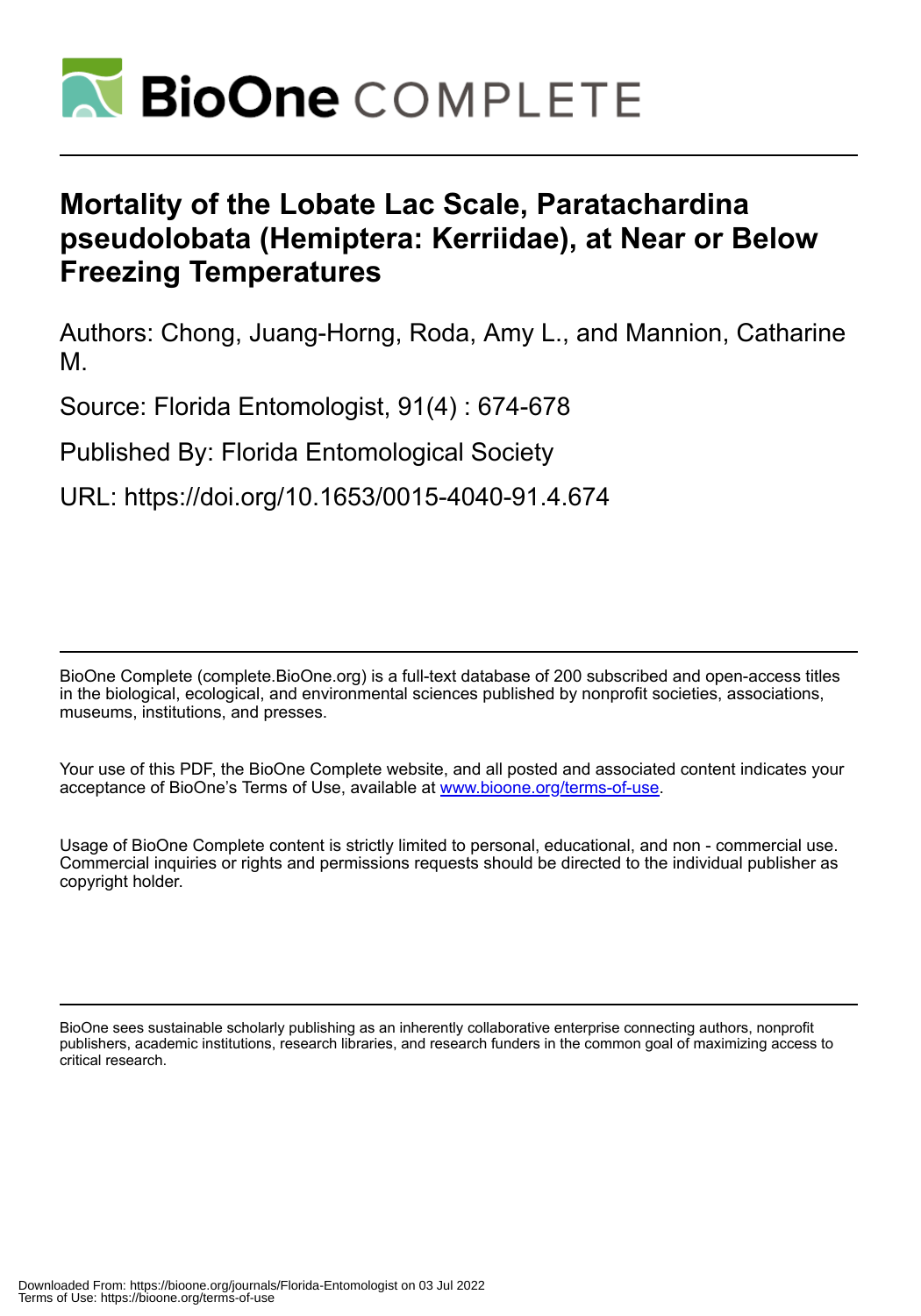## MORTALITY OF THE LOBATE LAC SCALE, *PARATACHARDINA PSEUDOLOBATA* (HEMIPTERA: KERRIIDAE), AT NEAR OR BELOW FREEZING TEMPERATURES

JUANG-HORNG CHONG<sup>1</sup>, AMY L. RODA<sup>2</sup> AND CATHARINE M. MANNION<sup>3</sup> 1 Clemson University, Pee Dee Research and Education Center, 2200 Pocket Road, Florence, SC 29506 (e-mail: juanghc@clemson.edu)

2 USDA-APHIS-PPQ-CPHST, Subtropical Horticulture Research Station, 13601 Old Cutler Road, Miami, FL 33158

3 University of Florida, Institute of Food and Agricultural Sciences, Tropical Research and Education Center, 18905 SW 280<sup>th</sup> Street, Homestead, FL 33031

#### **ABSTRACT**

The ability of the invasive lobate lac scale, *Paratachardina pseudolobata* Kondo & Gullan, to survive exposure to near or below freezing temperatures  $(-25, -15, -10, -5, 0, 5, \text{ and } 10^{\circ}\text{C})$ for extended durations (6, 12, 24, 48, and 72 h) was assessed in the laboratory. Exposure at 10°C for 6 to 72 h did not cause significant mortality in immature and adult lobate lac scales. All nymphs and adults were killed after exposure to very low temperatures (-25 to -10°C) for 6 h. All nymphs were killed within 24 h at -5, 0, and 5 °C, while about 2% of adults were still alive after 72 h at 0 and  $5^{\circ}$ C. Results suggested that the range expansion of the lobate lac scale in the United States will be limited by winter temperature. The lobate lac scale may have a higher potential to invade areas where the average winter temperature do not drop below freezing for an extended duration (3 or more consecutive days), such as southern Florida, Rio Grande Valley in Texas, and Colorado river Delta between California and Arizona.

Key Words: lobate lac scale, invasive organism, temperature tolerance, low temperature sensitivity, *Paratachardina pseudolobata*

#### RESUMEN

La capacidad de la escama lobulada de laca, *Paratachardina pseudolobata* Kondo & Gullan, una especie invasora, para sobrevivir la exposición a temperaturas cerca o bajo la temperatura de congelación (-25, -15, -10, -5, 0, 5 y 10°C) por periodos extendidos (6, 12, 24, 48 y 72 horas) fue evaluada en el laboratorio. La exposición a 10°C por 6 a 72 horas no causo mortalidad significativa en inmaduros o adultos de la escama lobulada de laca. Todas las ninfas y los adultos fueron matados después de exponerlos a temperaturas muy bajas (-25 a -10°C) por 6 horas. Todas las ninfas fueron matadas entre las 24 horas a los -5, 0 y 5°C, mientras que aproximadamente 2% de los adultos todavía estuvieron vivos después de 72 horas los 0 y 5°C. Los resultados sugirieron que la expansión de distribución geográfica de la escama lobulada de laca en los Estados Unidos será limitada por la temperatura de invierno. La escama lobulada de laca puede tener un potencial mas alto para invadir áreas donde el promedio de la temperatura de invierno no cae bajo la temperatura de congelación por un periodo extendido (3 o mas días consecutivos), como en el sur de la Florida, el valle del Río Grande en Texas y el delta del río Colorado entre California y Arizona.

The lobate lac scale, *Paratachardina pseudolobata* Kondo & Gullan, is an invasive species that poses significant threats to the native vegetation and horticultural crops of Florida (Pemberton 2003a, b). Lobate lac scale was first detected in Broward County in 1999, and subsequently in Miami-Dade County in 2000 (Hamon 2001). Its host list includes 160 plant species in 49 families (Pemberton 2003a). Some of the most severely impacted species, such as wax myrtle (*Myrica cerifera* L.) and cocoplum (*Chrysobalanus icaco* L.), are important both as popular ornamental plants and as essential components of natural ecosystems and wildlife habitats (Pemberton 2003a, b). The lobate

lac scale readily infests some popular fruit tree species including mango (*Mangifera indica* L.) and avocado (*Persea americana* Miller) in southern Florida (Howard et al. 2004). The invasion of the lobate lac scale into the subtropical regions of Texas, California, Hawaii, the West Indies, and Mexico (Pemberton 2003a) will undoubtedly affect local crop production, the urban landscape, and natural area and wildlife managements.

Life history information, such as developmental threshold and cold tolerance, are essential to predicting the potential distribution and to determining the regulatory and management responses to the lobate lac scale. The scale insect developed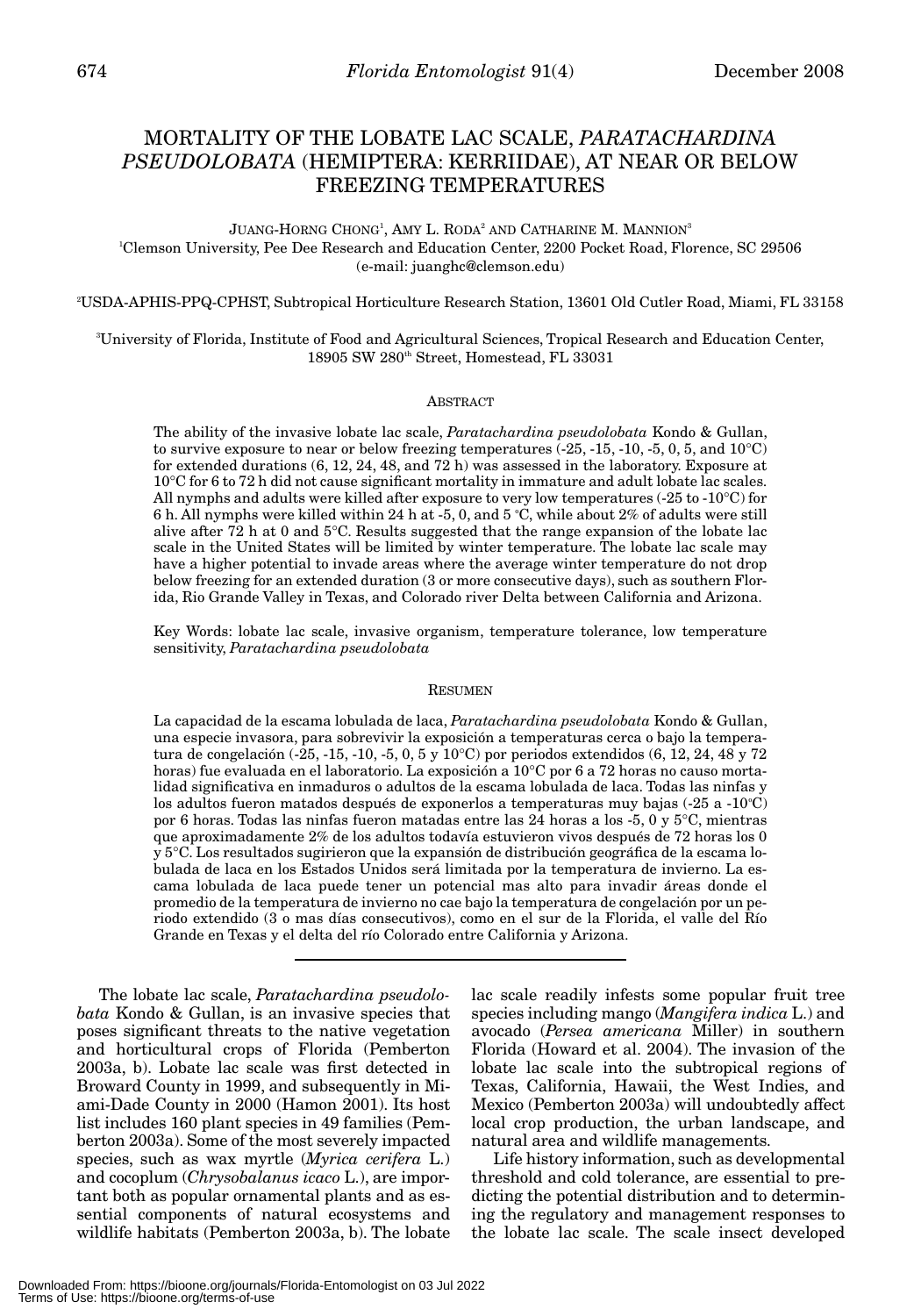through 2 nymphal instars in about 20 weeks in the laboratory and the mortality was the highest during the first instar (Chong, unpublished data). The lack of life history and cold hardiness information for the lobate lac scale hinders the ability to predict its potential distribution. This study was conducted to assess the mortality of the lobate lac scale after exposure for specific durations (6 to 72 h) at near or below freezing temperatures (-25 to 10°C). The results of this study will be useful in predicting the climatic limitations to the establishment and spread of the lobate lac scale in Florida, the United States, and the Caribbean.

#### MATERIALS AND METHODS

The mortality of lobate lac scales was determined in the laboratory at constant temperatures of -25, -15, -10, -5, 0, 5, and  $10 \pm 1$ °C. The temperature treatments of -5 to 0°C were conducted in environmental chambers (Environmental Growth Chambers, Chagrin Falls, OH) and the -25 to - 10°C treatments were conducted in programmable ultra-low temperature freezers (New Brunswick Scientific Co., Edison, NJ) at USDA-ARS Subtropical Horticulture Research Station (SHRS), Miami, Florida. The relative humidity within the ultra-low freezers (averaged 87.7%) was lower than those in the environmental chamber (averaged 91.8 to 97.6%).

All lobate lac scales used in this study were collected from a single cocoplum (*Chrysobalanus icaco* L.) shrub located in Kendall, Miami-Dade County, Florida. The samples were taken in Jan 2006 to allow the acclimatization of the scale insects to the lower ambient temperature. Because the highest numbers of live scale insects were found on the distal terminals (Chong, personal observations), only the first 30-cm section (from the tip) of the branch was collected. The branch was stripped of all leaves and cut into 10-cm samples. Each sample branch bore 8-36 lobate lac scale nymphs or adults. All the samples were combined and randomly assigned to the 7 constant temperature treatments. Ten 10-cm samples were assigned to each of the 42 combinations of temperature (-25 to 10°C) and duration (unexposed, and exposed for 6, 12, 24, 48, and 72 h). The entire experiment with all the temperature/duration combinations (each with 10 samples) was repeated 3 times. At each repetition, new samples were collected and the temperature treatments were alternated among the environmental chambers or ultra-low freezers.

The samples were sealed in plastic bags and kept at the prescribed temperatures for the predetermined durations. After the samples were taken out of the environmental chambers or ultra-low freezers, the samples were immediately inserted into individual glass vials half-filled with tap water. The numbers of dead and live nymphs and adults were determined after maintaining the samples in the glass vials for 3 d at 21°C and ~70% R.H. A preliminary study showed that live cocoplum terminals and scale insects could be maintained in tap water for more than 3 d, but the dead scale insects desiccated within 3 d after the exposure (Chong, unpublished data). Dead scale insects are dry and brittle, making them easily distinguishable from the live scales which exude red fluid after being crushed.

Viability of lobate lac scales before and after the low temperature exposure was determined by crushing each individual. Live scale insects exuded red body fluid while dead individuals were empty and the exoskeleton was brittle and easily crushed. This type of destructive evaluation method precluded the determination of the scale insects' viability before low temperature treatment. Therefore, samples assigned to the unexposed treatment were used to estimate the viability of the scale insects before low temperature exposure. The proportion of live lobate lac scales on each sample assigned to the unexposed treatment was determined by dividing the number of live scales by the total number of scale insects (dead or alive) found on the sample. The proportion of live adult or immature scales was estimated separately. The average proportion of live (adult or immature) scales was then calculated for each temperature treatment. We assumed that all samples assigned to a particular temperature treatment had the same average proportion of live scale insects before exposure. Based on this assumption, the estimated number of live scale insects on each sample was the product of the average proportion of live scales and the total number of scale insects found on the sample. The numbers of live adult and immature scales before exposure were estimated separately. The mortality rates of lobate lac scale nymphs and adults were estimated separately as the difference between the estimated number of live scales before exposure and the recorded number of live scale after exposure divided by the estimated number of live scales before exposure.

#### Statistical Analyses

A preliminary statistical analysis suggested that the estimated mortality rates from the 3 repetitions of this experiment were not significantly different  $(F = 0.24, df = 2, 207, P = 0.6869)$ (ANOVA; SAS Institute 1999). Therefore, the data from the 3 repetitions were combined, resulting in 30 replicates (or samples) for each temperature/duration combination. The estimated mortality rates were arcsine-transformed to normalize the variance before they were analyzed with a two-way factorial analysis of variance at  $\alpha = 0.05$ (SAS Institute 1999). When significant effect of temperature or exposure duration was detected, a Tukey's test was performed to separate the means (SAS Institute 1999).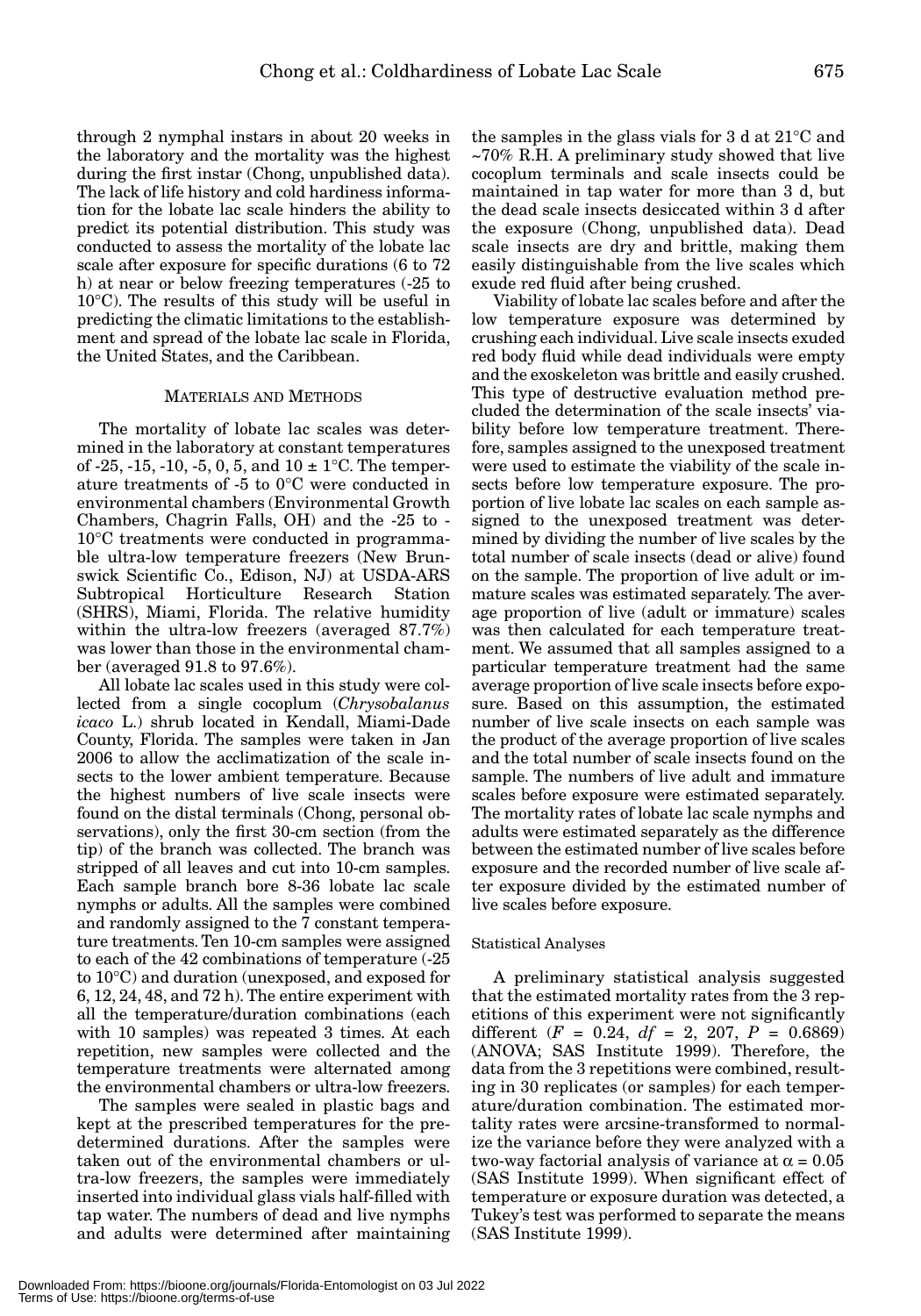### **RESULTS**

Exposure temperature and duration, as well as their interaction, had significant effects on the estimated mortality rate of immature lobate lac scales (temperature: *F* = 17.75, *df* = 6, 1008, *P* < 0.0001; duration: *F* = 115.95, *df* = 5, 1008, *P*  $<$  0.0001; temperature x duration:  $F = 2.95$ ,  $df =$ 30, 1008, *P* < 0.0001) (Fig. 1). The nymphs exposed to 10°C had the lowest estimated mortality rate among all the temperature treatments. Exposure duration at 10°C did not have a signif-



Fig. 1. Estimated mortality rates of immature and adult lobate lac scales after exposing to near or below freezing temperatures (-25 to 10°C) for 6 to 72 h.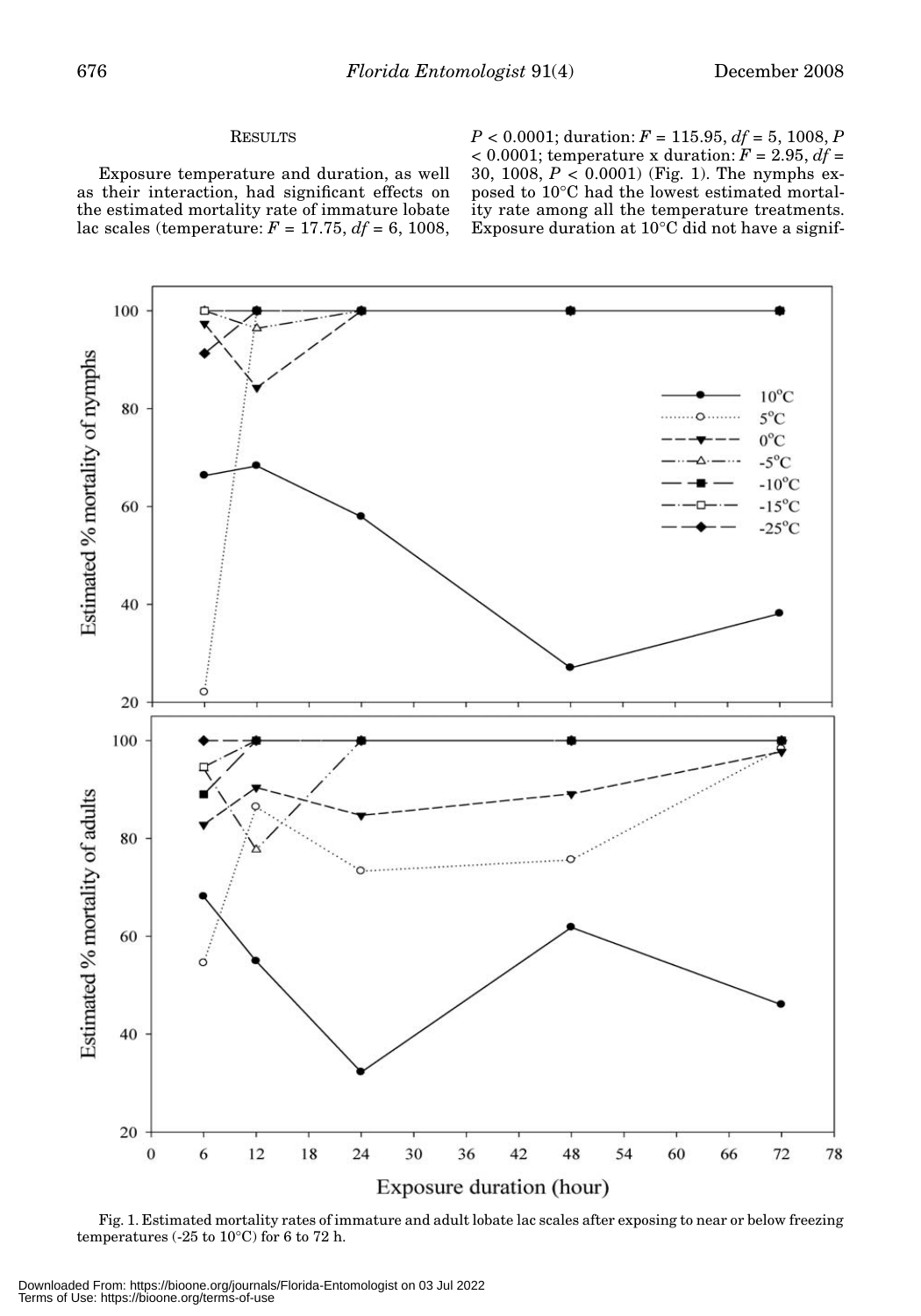icant influence on the estimated nymphal mortality rates, with 68% dying after 12 h and 27% dying after 48 h of exposure. All nymphs were killed after 6 h of exposure at the lowest temperatures (-25 to -10 $^{\circ}$ C). Between -5 and 5 $^{\circ}$ C, the mortality rate of nymphs increased as the exposure duration increased. All nymphs were killed when held for 12 h at 5°C and 24 h at 0 and -5°C.

Temperature, exposure duration, and their interaction significantly affected the survival of adult lobate lac scales (temperature: *F* = 14.69, *df* = 6, 1158, *P* < 0.0001; duration: *F* = 101.76, *df* = 5, 1158,  $P < 0.0001$ ; temperature x duration:  $F =$ 1.53, *df* = 20, 1158, *P* = 0.0353) (Fig. 1). All adults were killed after they were exposed for 6 h at - 25°C, 12 h at -10 and -15°C, and 24 h at -5°C. About 2% of the adults were still alive at 0 and 5°C after 72 h. Adult lobate lac scales exposed to 10°C had the lowest estimated mortality rate compared to other temperature treatments. The estimated mortality rates of adults at 10°C were not affected by the exposure duration. The lowest estimated mortality rate at 10°C was 32% after 24 h and the highest was 68% after 6 h.

#### **DISCUSSION**

The results of this study suggested that the range expansion of the lobate lac scale will be limited by winter temperature. Low winter temperature can significantly reduce the size of an established population or prevent the establishment of a new population. Areas in the United States that experience more than 3 consecutive days of near or below freezing average temperature may not be suitable for the establishment of the lobate lac scale. South-central Florida (around and south of Lake Okeechobee), southern regions of the Rio Grande Valley in Texas, and the Colorado River Delta in Arizona and California, and most of the Caribbean may be susceptible to the establishment of lobate lac scales (Vischer 1944; FAWN 2008; NOAA-NCDC 2008). A comparison of the scale life history and cold-hardiness data to the current distribution of the scale insect and the suitable host plants would most accurately predict where the lobate lac scale could establish.

Adult lobate lac scales were more cold-tolerant than the nymphs at 0 and 5°C. However, both adult and immature lobate lac scales were equally susceptible to below freezing temperatures (-25 to -5°C). A higher cold tolerance of adults or older instars is also recorded in western flower thrips *Frankliniella occidentalis* (Pergrande) (Thysanoptera: Thripidae) (McDonald et al. 1997), Mexican fruit fly *Anastrepha ludens* (Loew) (Diptera: Tephritidae) (Hallman 1999), and lesser appleworm *Grapholita prunivora* (Walsh) (Lepidoptera: Tortricidae) (Neven 2004). A cold-tolerant adult stage could potentially protect the eggs within the adult lobate lac scales

and allow the scale insect population to persist in an infested area.

The cold hardiness of insect populations differs among different geographical locations. Skinner et al. (2003) showed that the hemlock woolly adelgids (*Adelges tsugae* Annand) (Hemiptera: Adelgidae) collected from the plant hardiness zone 5a survived a lower temperature for a longer duration than those from the warmer plant hardiness zone 6. Insects that survived the winter were more adapted or acclimatized to the cold winter temperature. The cold hardiness may allow these individuals and their offspring to expand their distribution range northward. The ability and probability of the lobate lac scale to adapt to colder temperature and expand their range is unknown. Individuals surviving on the northern edge of their current distribution may gradually increase their cold tolerance and expand their range. A long-term monitoring program would verify if such adaptation or acclimatization is occurring in the northern populations.

#### ACKNOWLEDGMENTS

We appreciate the technical assistance of Luis Bradshaw (University of Florida) and Jeffrey Tefel (USDA-ARS-SHRS) and the review of an earlier draft of this manuscript by Ken Bloem of USDA-APHIS-PPQ-CPHST and 2 anonymous reviewers. Funding for this study was provided by a cooperative agreement between USDA-APHIS-PPQ Eastern Region and University of Florida, Institute of Food and Agricultural Sciences.

#### REFERENCES CITED

- FLORIDA AUTOMATED WEATHER NETWORK (FAWN). 2008. Archived Weather Data. Univ. of Florida IFAS Extension. http://fawn.ifas.ufl.edu.
- HALLMAN, G. J. 1999. Lethality of cold to third instars, pupae, and pharate adults of the Mexican fruit fly (Diptera: Tephritidae). J. Econ. Entomol. 92: 480- 484.
- HAMON, A. 2001. Lobate lac scale, *Paratachardina lobata lobata* (Chamberlin) (Hemiptera: Kerriidae). Pest Alert, Florida Department of Agriculture and Consumer Services, Division of Plant Industry.
- HOWARD, F. W., R. PEMBERTON, A. HAMON, G. S. HODG-ES, C. M. MANNION, D. MCLEAN, AND J. WOFFORD. 2004. Lobate lac scale, *Paratachardina lobata lobata* (Chamberlin) (Hemiptera: Sternorrhyncha: Kerriidae). Univ. of Florida IFAS Extension EENY-276. http://creatures.ifas.ufl.edu/orn/scales/ lobate\_lac.htm.
- PEMBERTON, R. W. 2003a. Potential for biological control of the lobate lac scale, *Paratachardina lobata lobata* (Hemiptera: Kerriidae). Florida Entomol. 86: 353-360.
- PEMBERTON, R. W. 2003b. Invasion of *Paratachardina lobata lobata* (Hemiptera: Kerriidae) in south Florida: a snapshot sample of an infestation in a residential yard. Florida Entomol. 86: 373-377.
- MCDONALD, J. R., J. S. BALE, AND K. F. A. WALTERS. 1997. Low temperature mortality and overwintering